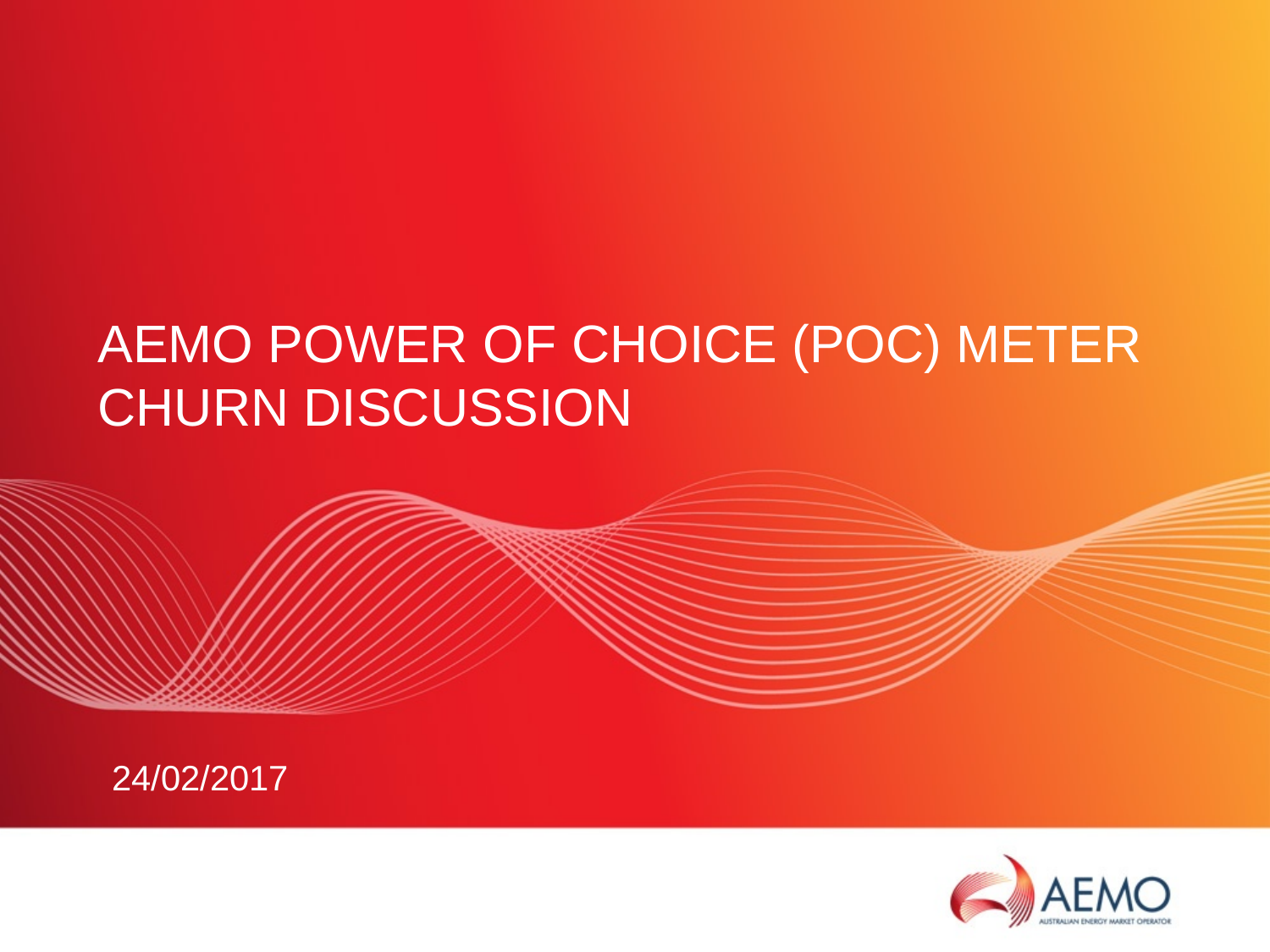# POWER OF CHOICE INDUSTRY MEETING

# AGENDA

- Introduction
- POC rules and AEMO procedure changes related to Meter Churn
- Next steps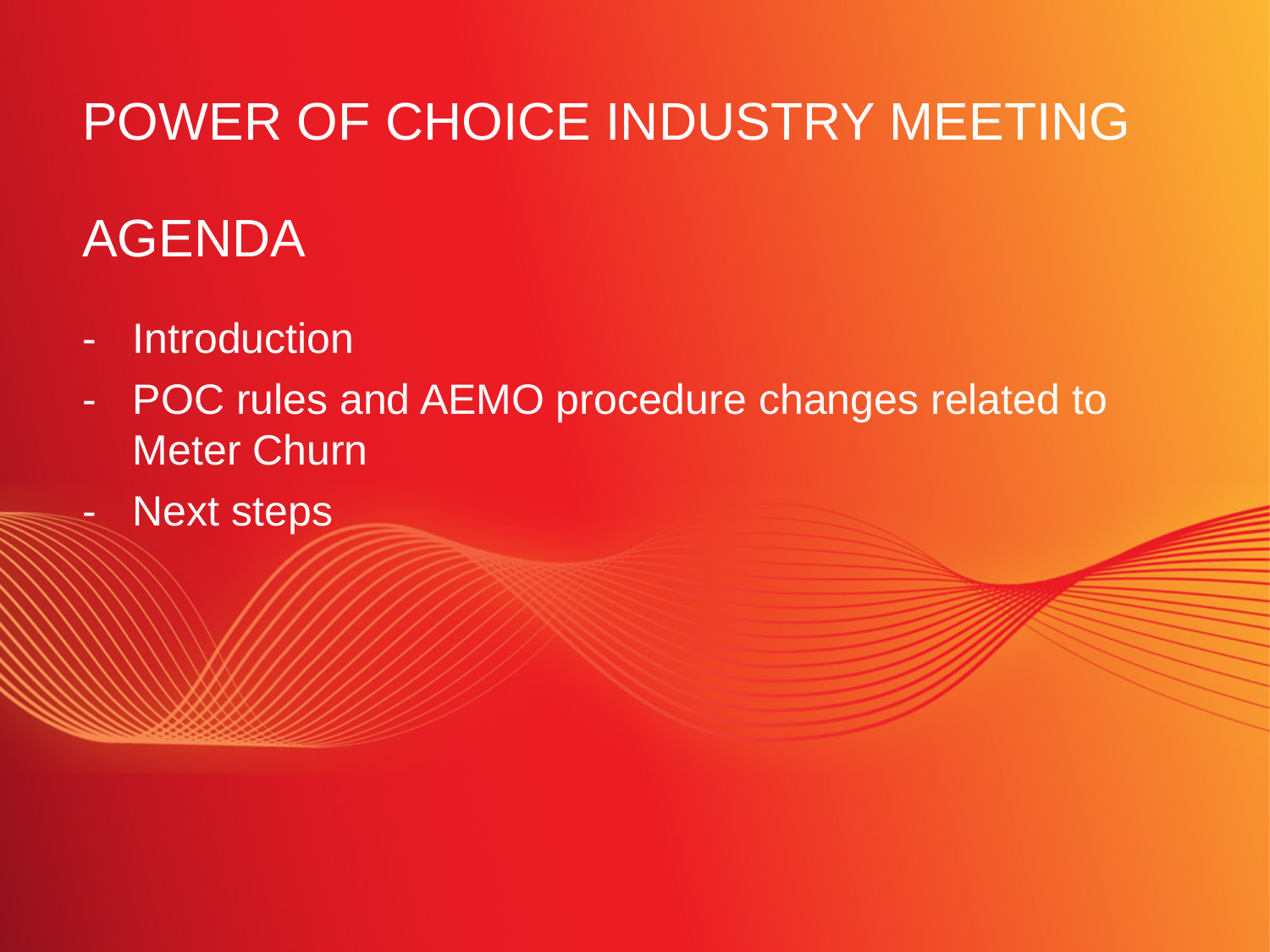

## **Purpose of the meeting**

- A few participants have requested that AEMO holds a meeting to discuss meter churn with industry on the basis that clarity is sought with respect to meter churn - in particular when it comes to aligning NER requirements and AEMO procedures.
- In response to this request AEMO has scheduled this industry meeting to discuss with participants those meter churn issues and to clarify AEMO's procedures and how they align with the NER.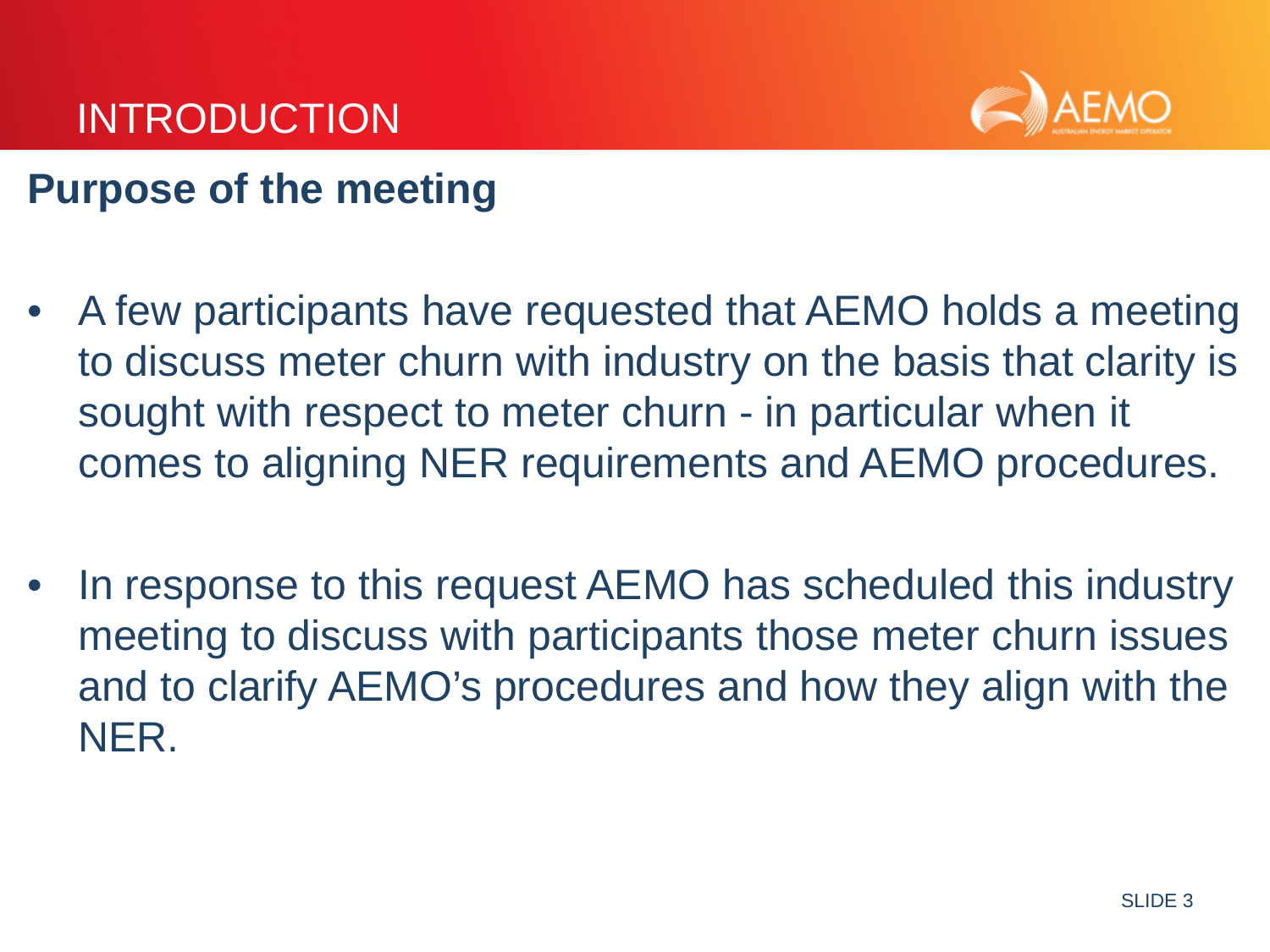

- Omit clause 7.6.2(c) and substitute:
- (c) The *Market Settlement and Transfer Solution Procedures*  must specify that a *Metering Coordinator* at a *connection point* is responsible for the *metering installation*:
	- o (1) where the change in the *Metering Coordinator* at a *connection point* is effected due to a change in the *financially responsible Market Participant* at that *connection point*, on the day that the *market load* at the *connection point* transfers to the new *financially responsible Market Participant*; and
	- o (2) otherwise, on any other day.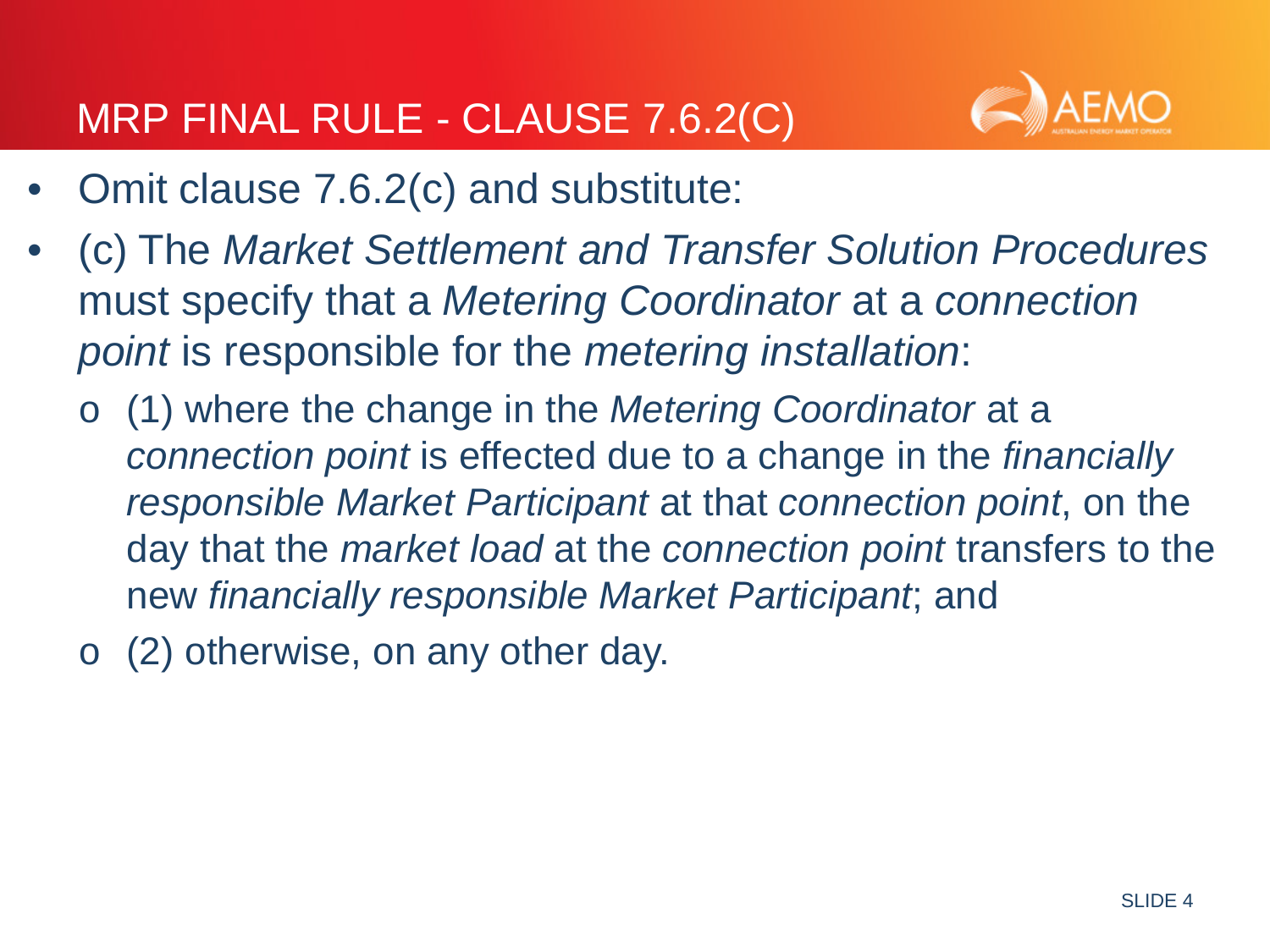

- Omit clause 7.8.9(e) and substitute:
- (e) The *Market Settlement and Transfer Solution Procedures*  must include provisions that enable:
	- o (1) an *Incoming Retailer* to nominate a *Metering Coordinator*, *Metering Provider* or *Metering Data Provider* to be appointed at a *connection point* in respect of which it is the *Incoming Retailer*, and for those appointments to be recorded as being effective on or, where requested by an *Incoming Retailer*, after the day that the *market load* at the *connection point* transfers to the *Incoming Retailer* as the new *financially responsible Market Participant*; and
	- o (2) the installation of a new or replacement *metering installation*  at a *connection point* as soon as practicable after the transfer of a *market load* at that *connection point* has been effected by *AEMO*.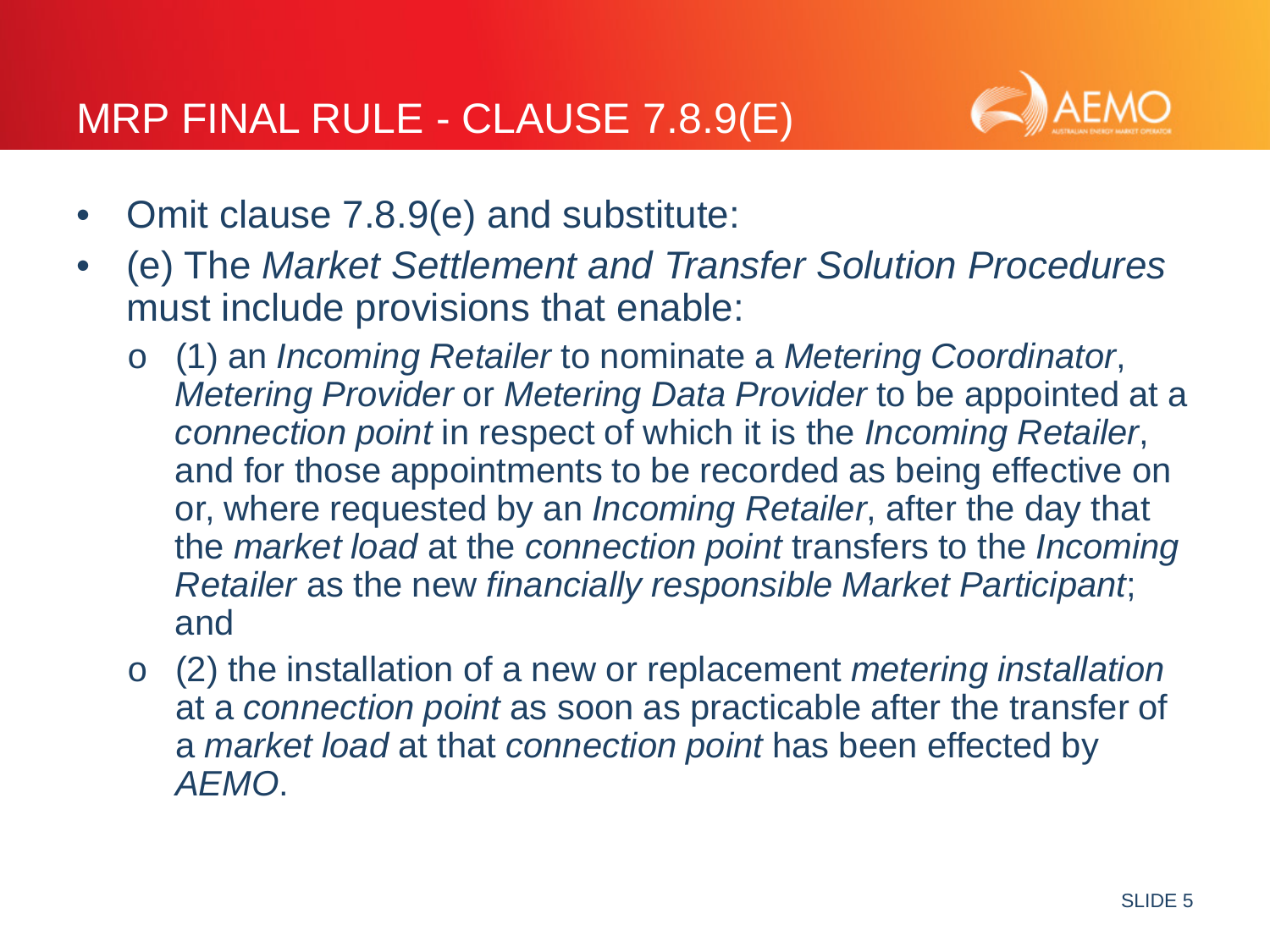

- **11.1 Initiation of a Meter Churn** 
	- o The Current MC for a *metering installation* can initiate a Meter Churn at any time.
- **11.2. Performance of a Meter Churn**
	- Only MPs with the appropriate accreditation can perform a Meter Churn.

### • **11.3. Meter Churn Process**

- o When a Meter Churn is initiated, the MC must ensure:
	- $\triangleright$  (a) information is made available to any New MPB to facilitate the Meter Churn, which includes:
		- (i) the *NMI;*
		- (ii) the Site address;
		- (iii) the Meter Serial ID(s) of the *meter*(s) to be removed;
		- (iv) the name of the Current MPB and its Participant ID;
		- (v) the name of the Current MDP and its Participant ID
		- (vi) the current *metering installation* type; and
		- (vii) instructions on the required changes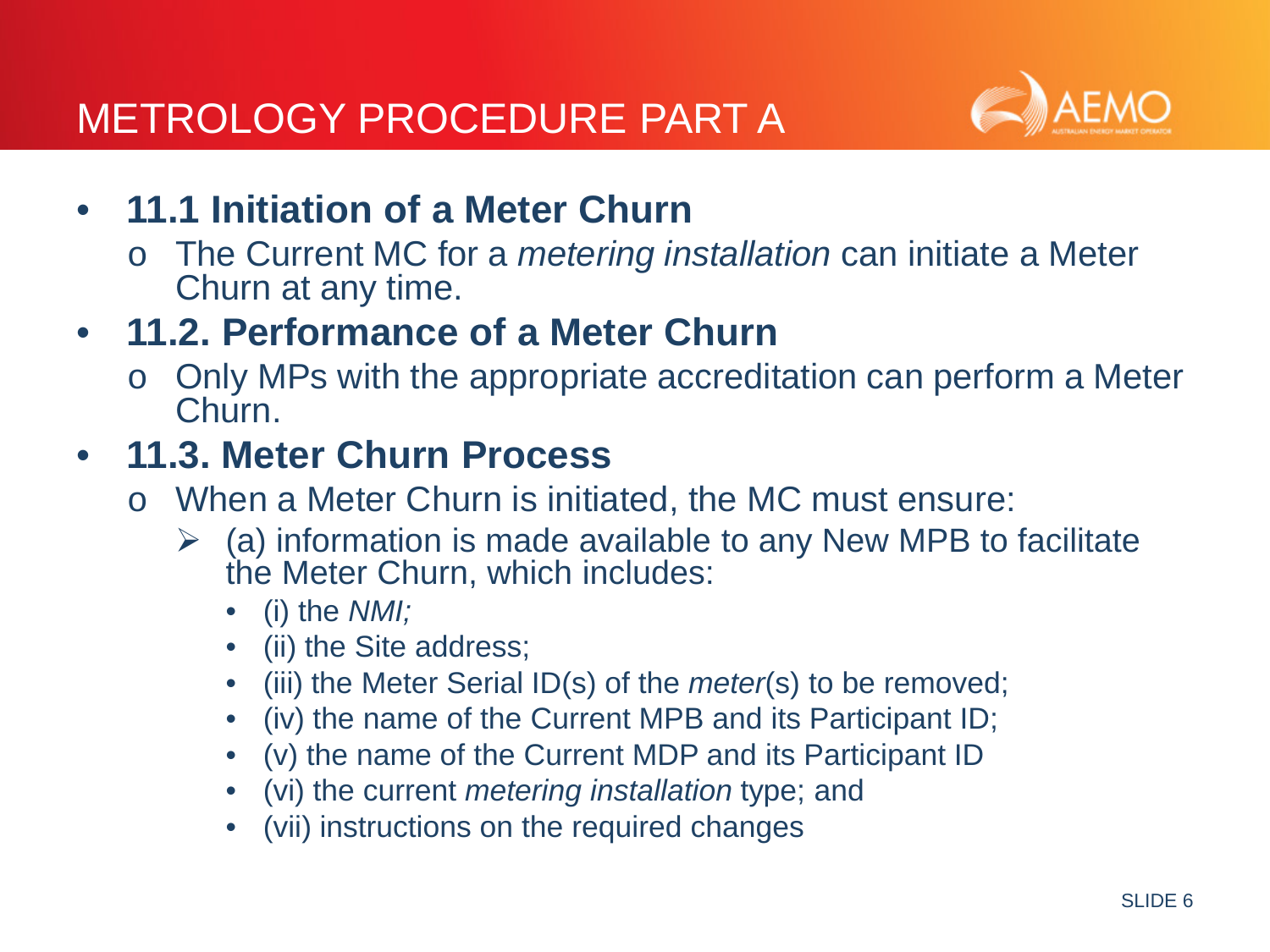

- **11.3. Meter Churn Process (con't)**
	- o When a Meter Churn is initiated, the MC must ensure:
		- (b) all Role assignments in MSATS for the *connection point*  comply with the MSATS Procedures within 2 *business days* of the Meter Churn; and
		- (c) the start date for any New MPB or New MDP is the *meter*  change date.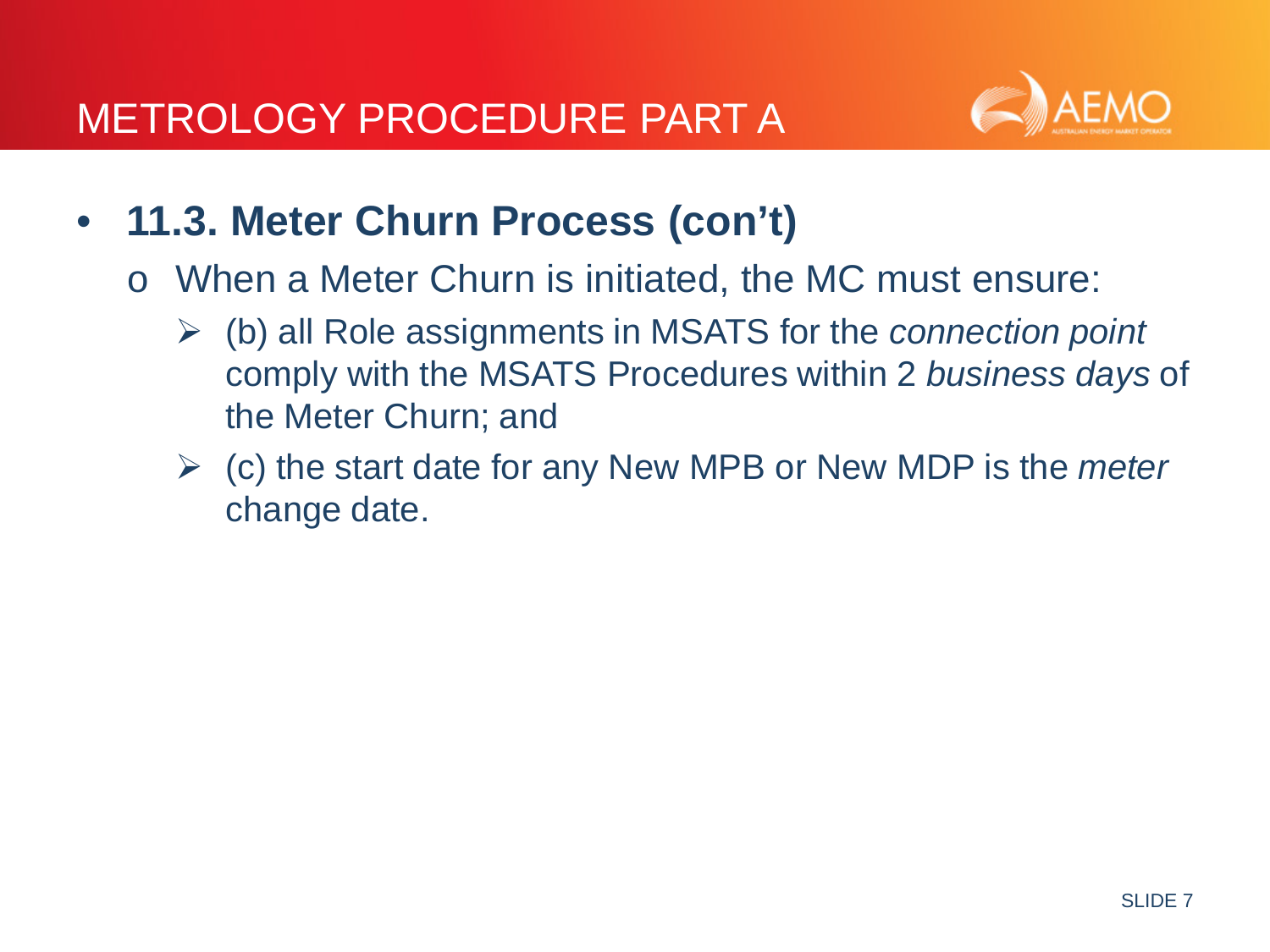

7.4. FRMP Requirements

The New FRMP must:

- (a) obtain the Current FRMP's agreement to retrospectively transfer an End User on a previous Meter Reading (applies to CR1010).
- (b) obtain the NMI Checksum.
- (c) confirm that the NMI is valid for the connection point.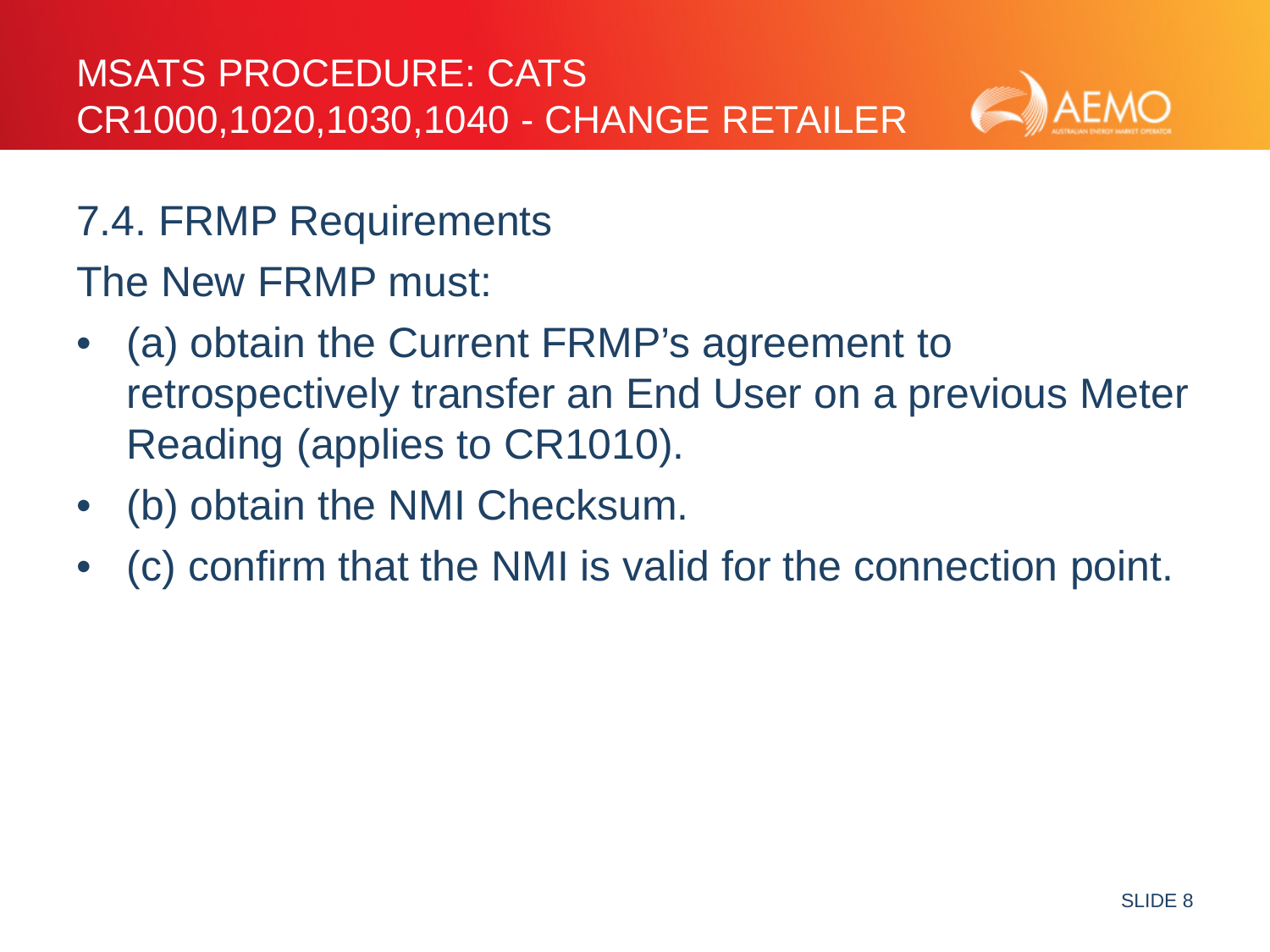

7.4. FRMP Requirements The New FRMP must (cont.):

• (d) submit a Change Request to initiate the transfer of the End User from which the New FRMP has obtained Explicit Informed Consent and provide the following information with the Change Request:

**Change Reason Code Its Participant ID** • **Its Participant ID** Read Type Code

Participant transaction ID NMI and NMI Checksum Proposed Change Date New RP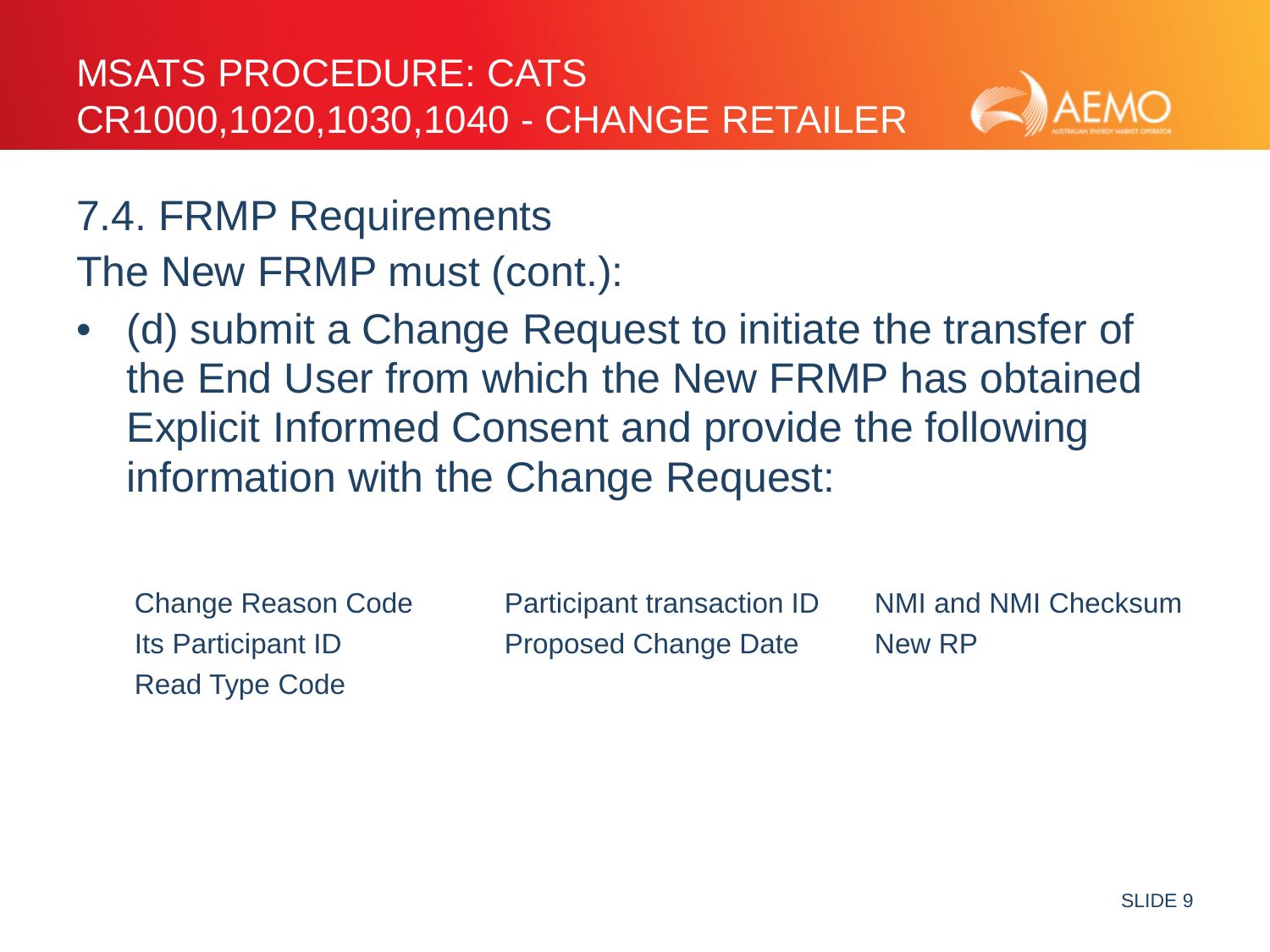

- 7.4. FRMP Requirements (cont.)
- The New FRMP may:
- (j) populate the Change Request with the identity of the following Roles**:**

**NMPB** M MPB MPC

- $\triangleright$  or leave this to the New MC to complete
- (k) for Change Reason Codes 1000, 1020, 1030 and 1040, if the MDP is changing, provide the following additional information:

**MDP**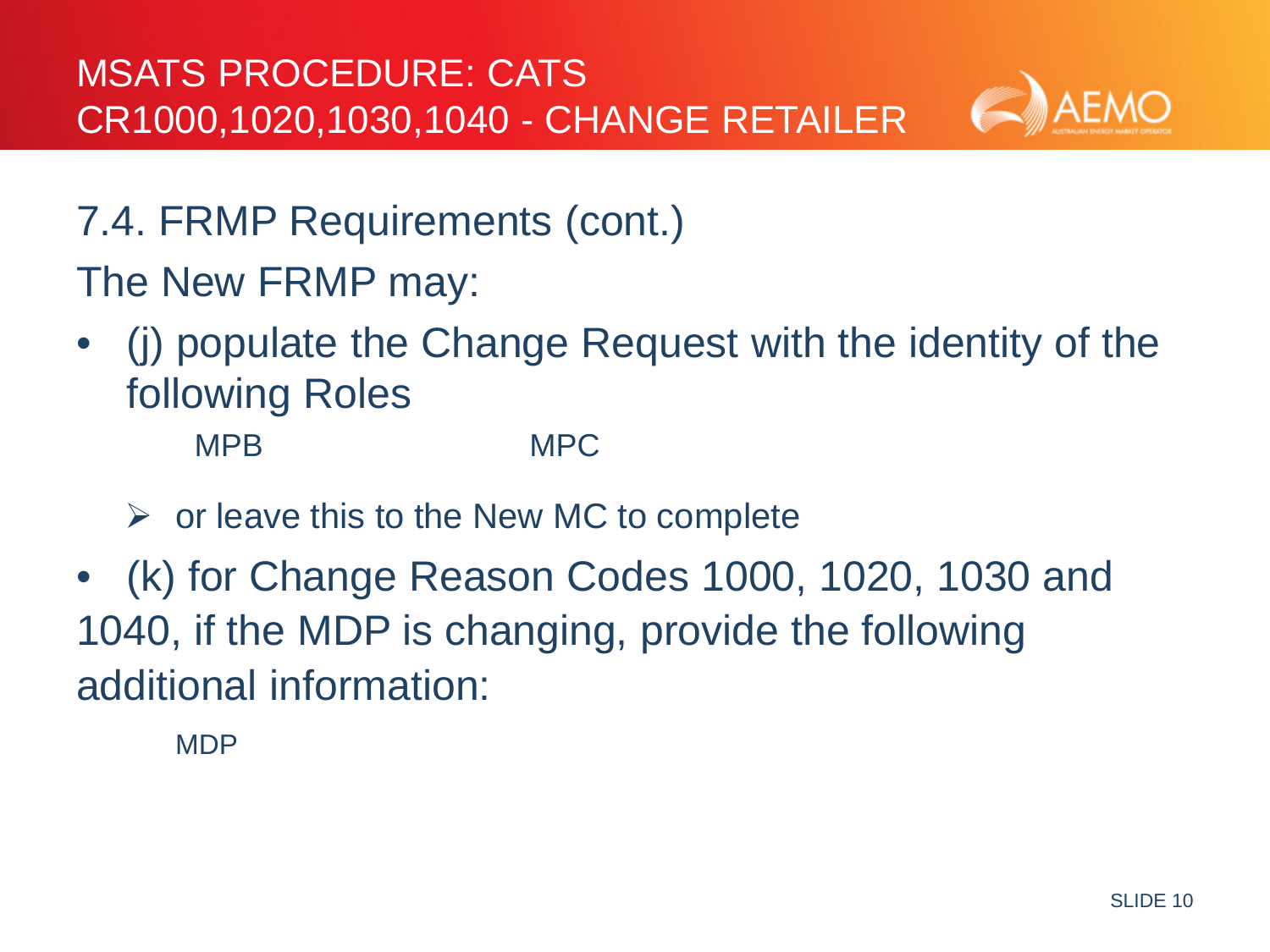

### 38.2. Conditions Precedent

- (a) The NMI exists in MSATS.
- (b) The NMI Classification Code is SMALL or LARGE.
- (c) The date of the change of MC, MDP, MPB or MPC will be the Actual Change Date.

## 38.3. Initiating Roles

- (a) A Current FRMP may initiate a Change Request to change any or all of the MC, MDP, MPB and MPC in MSATS in accordance with section 38.4.
- (b) A Current MC may initiate a Change Request to change any or all of the MDP, MPB and MPC in MSATS in accordance with section 38.5.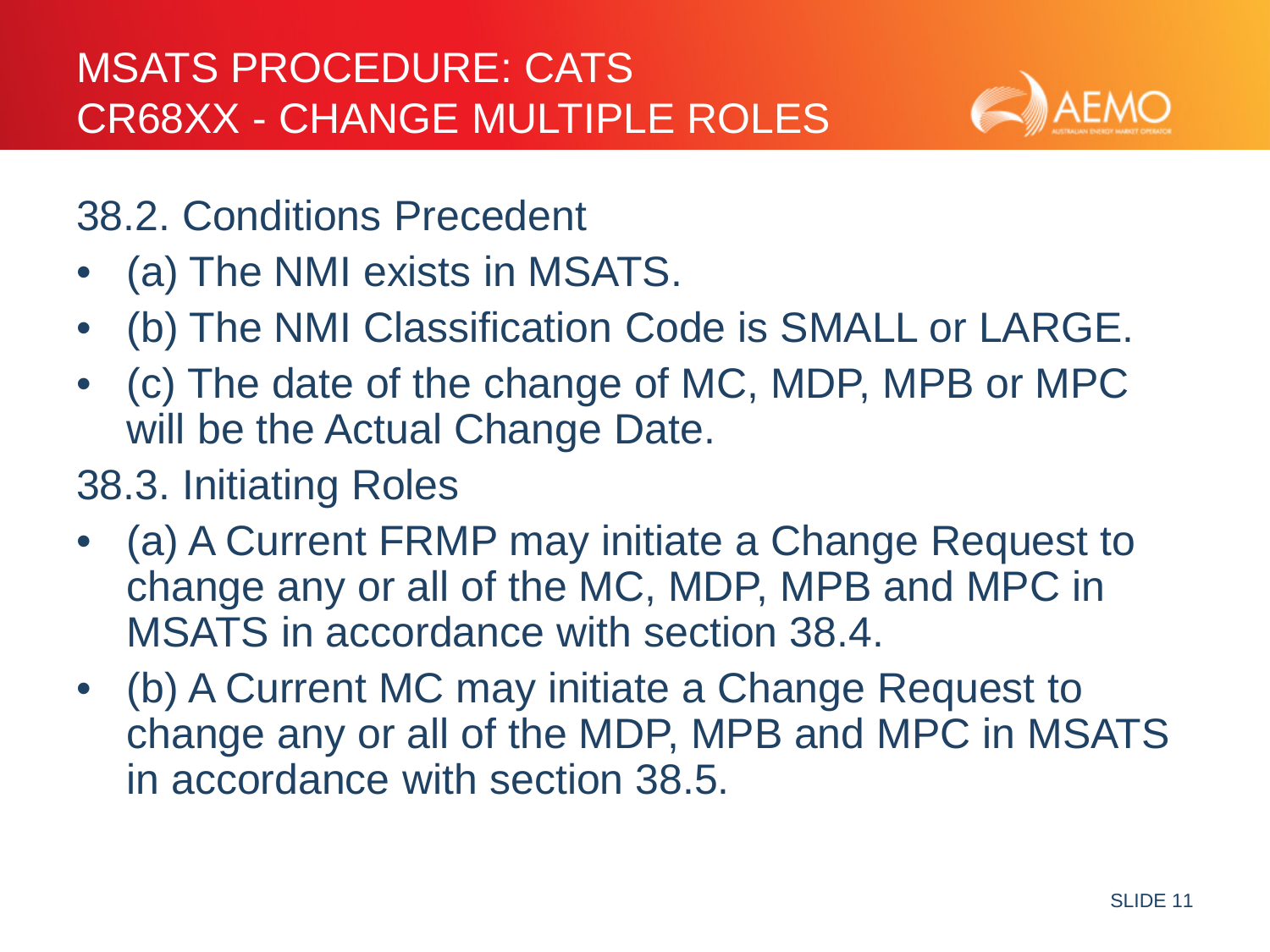

### 38.4. FRMP Requirements

- The FRMP must:
- (a) Obtain the NMI Checksum from an approved source.
- (b) Confirm that the NMI is a valid NMI for the connection point prior to the Initiation of a Change Request.
- (c) Populate a Change Request with the following information:
	- o Change Reason Code Participant transaction ID NMI and NMI Checksum
- Its Participant ID Proposed Change Date
- (d) Populate a Change Request with one or more of the following:
	- o MDP MPB MPC
	- o RP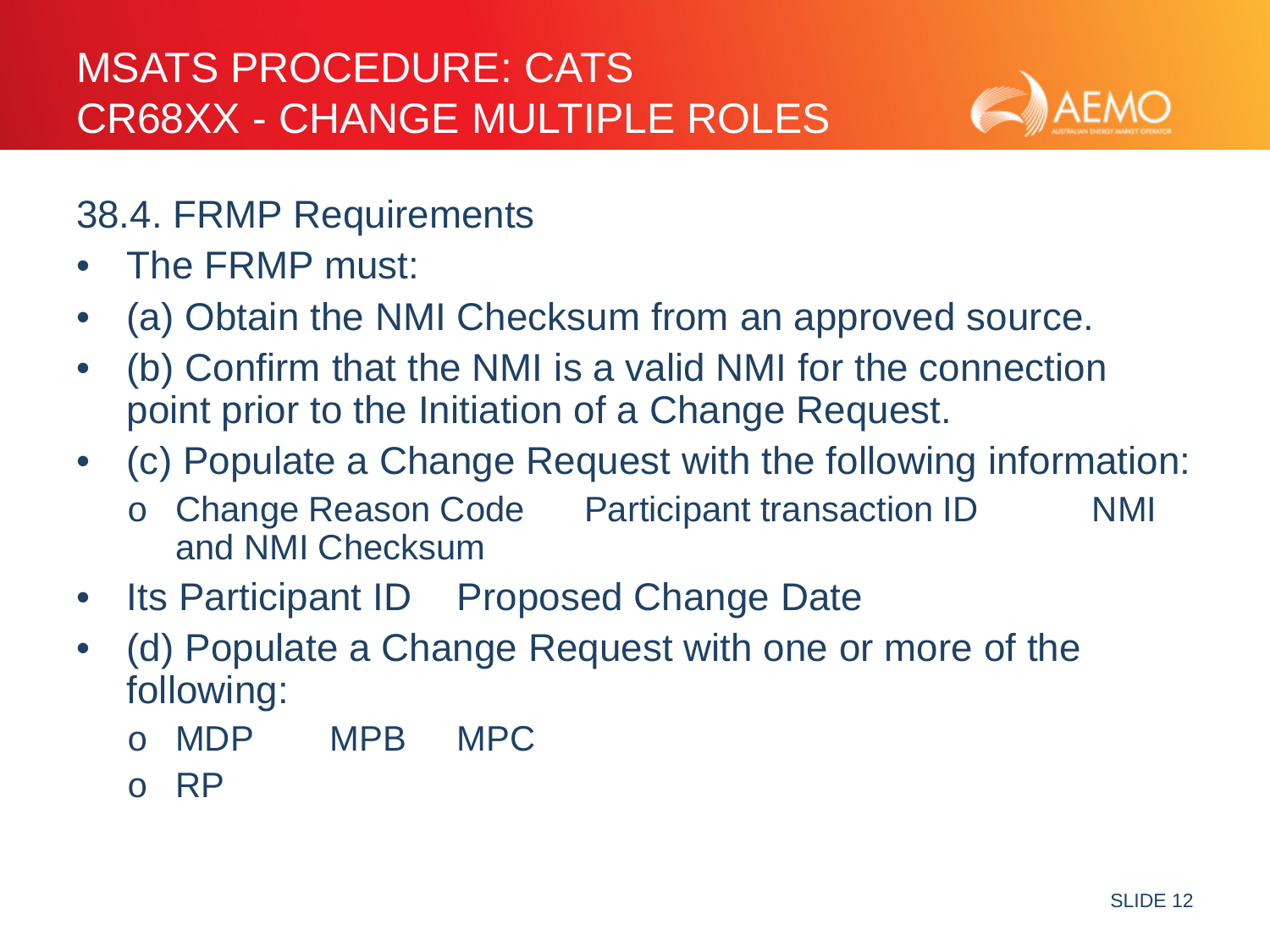

- (a) An MP may undertake a Meter Churn only after:
	- o (i) authorised to do so by the MC for the market load; and
	- o (ii) if the MP is a New MP and the relevant Change Request has passed the Objection Logging Period.
- (b) If the Meter Churn has been carried out by a New MP and the metering installation has remote acquisition, prior to carrying out the Meter Churn the New MP must:
	- o (i) use reasonable endeavours to contact the Current MDP;
	- o (ii) provide the Current MDP with details of the New MDP and New MP and their Participant IDs; and
	- o (iii) request and verify that the Current MDP undertakes a Final Reading.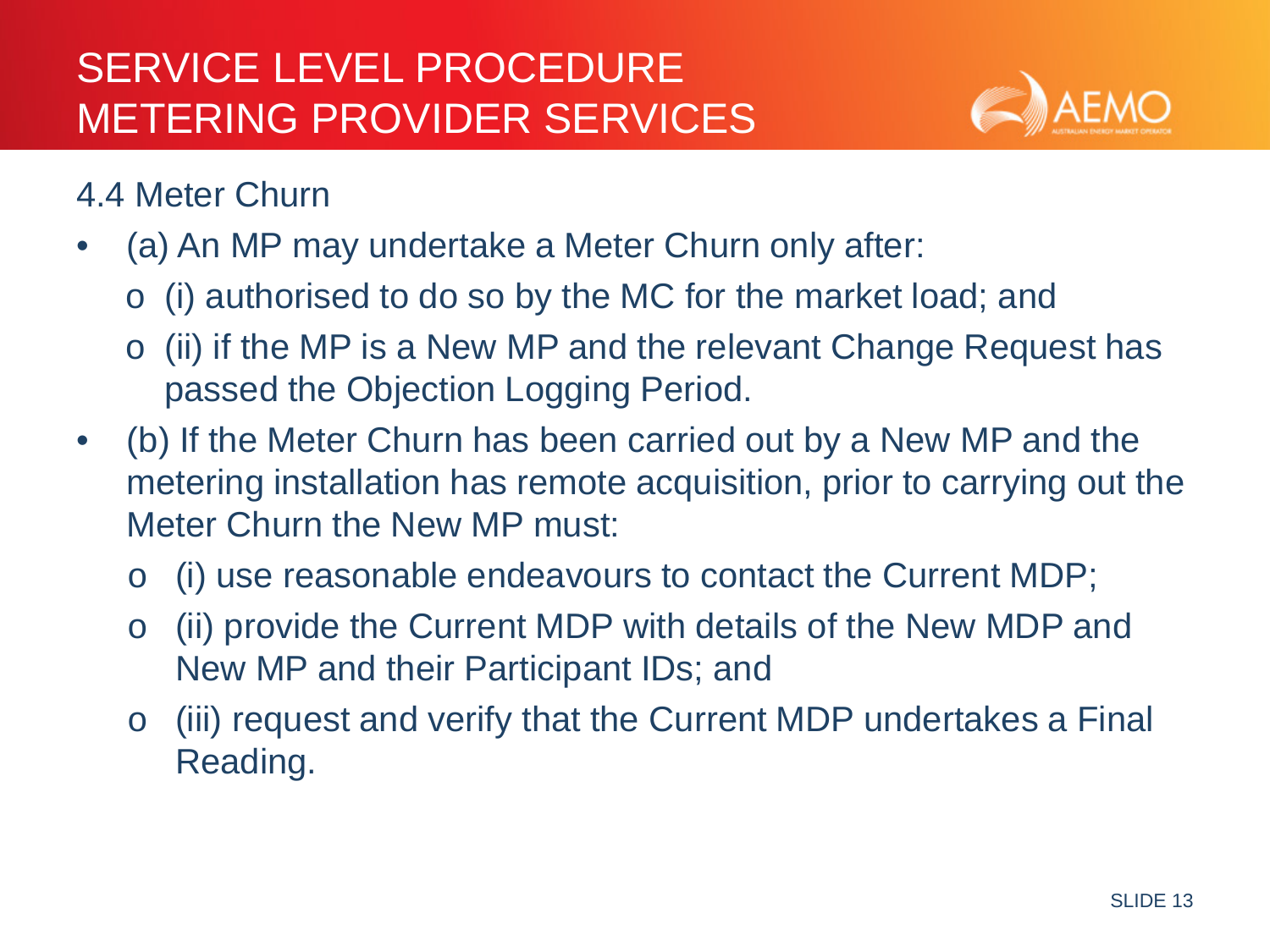

- (c) If the Meter Churn has been carried out by a New MP and the metering installation does not have remote acquisition, the New MP must:
	- o (i) use reasonable endeavours to contact the Current MP to confirm that a Meter Churn is to be carried out; and
	- o (ii) provide the New MP's details, including its Participant ID.
- (d) On completion of the Meter Churn the MP must ensure that sufficient information is captured regarding the removal of the old metering installation components and the testing and commissioning of the new metering installation components.
- (e) The MP must provide the New MDP with formal confirmation of the new metering installation details and commissioning times.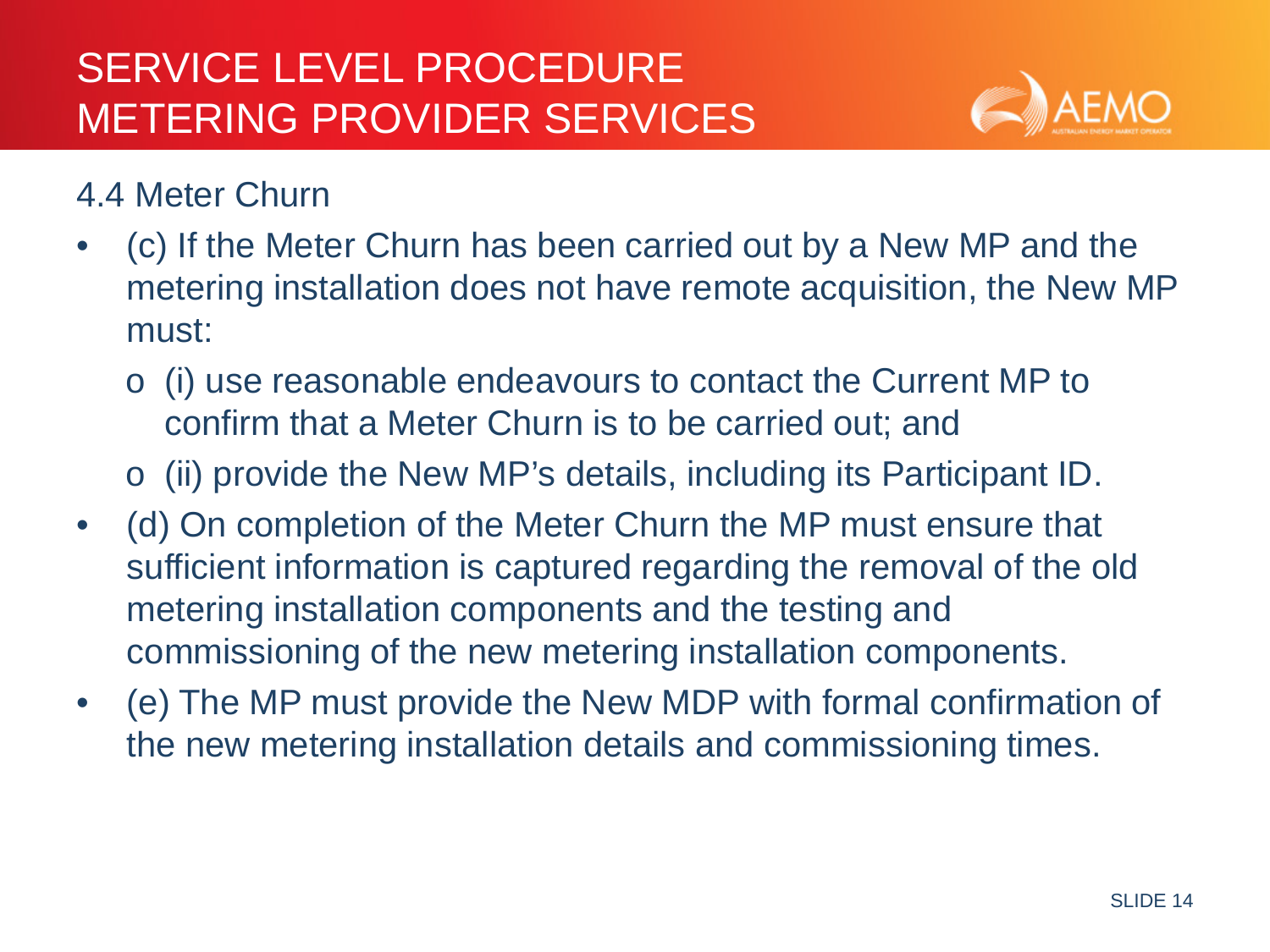

- (f) When replacing a metering installation with accumulated metering data with a metering installation with interval metering data or vice versa, the MP must ensure the meter register record in MSATS is updated accordingly using the day of:
	- o (i) physical removal of the old meter(s) as the removal date; and
	- $\circ$  (ii) physical installation of the new meter(s) as the installation date.
- (g) The MP must ensure that all redundant network devices that do not form part of the metering installation, are recorded as "removed" in MSATS following the Meter Churn.
- (h) The MP must ensure that MSATS is updated within 5 business days from the day of the Meter Churn.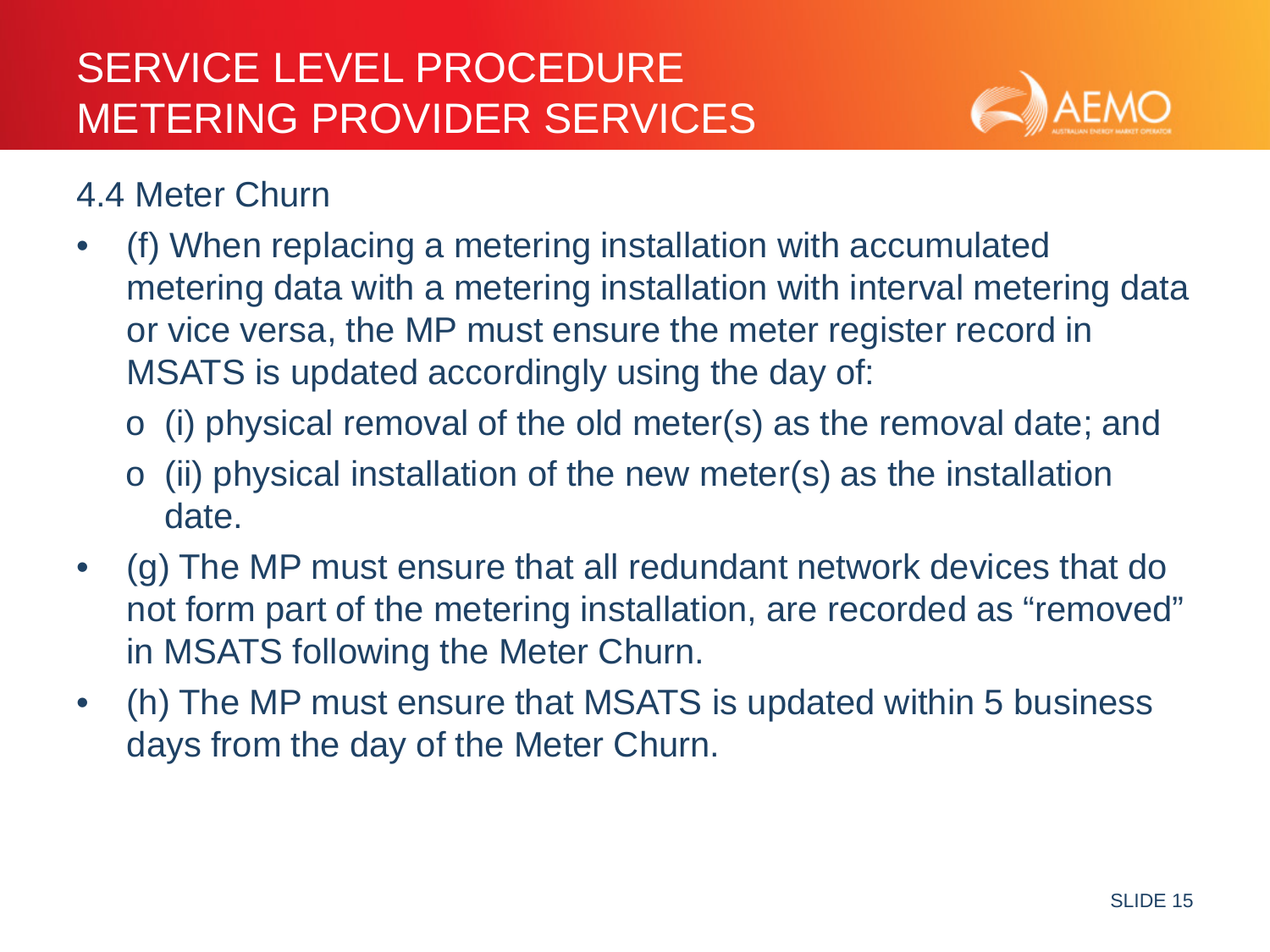

• (i) Where the MP reasonably suspects or identifies evidence of tampering or electricity theft at the metering installation, the MP must inform the MC and, if the MP is a New MP, the Current MP, and not proceed with the Meter Churn unless the MC instructs the MP to proceed.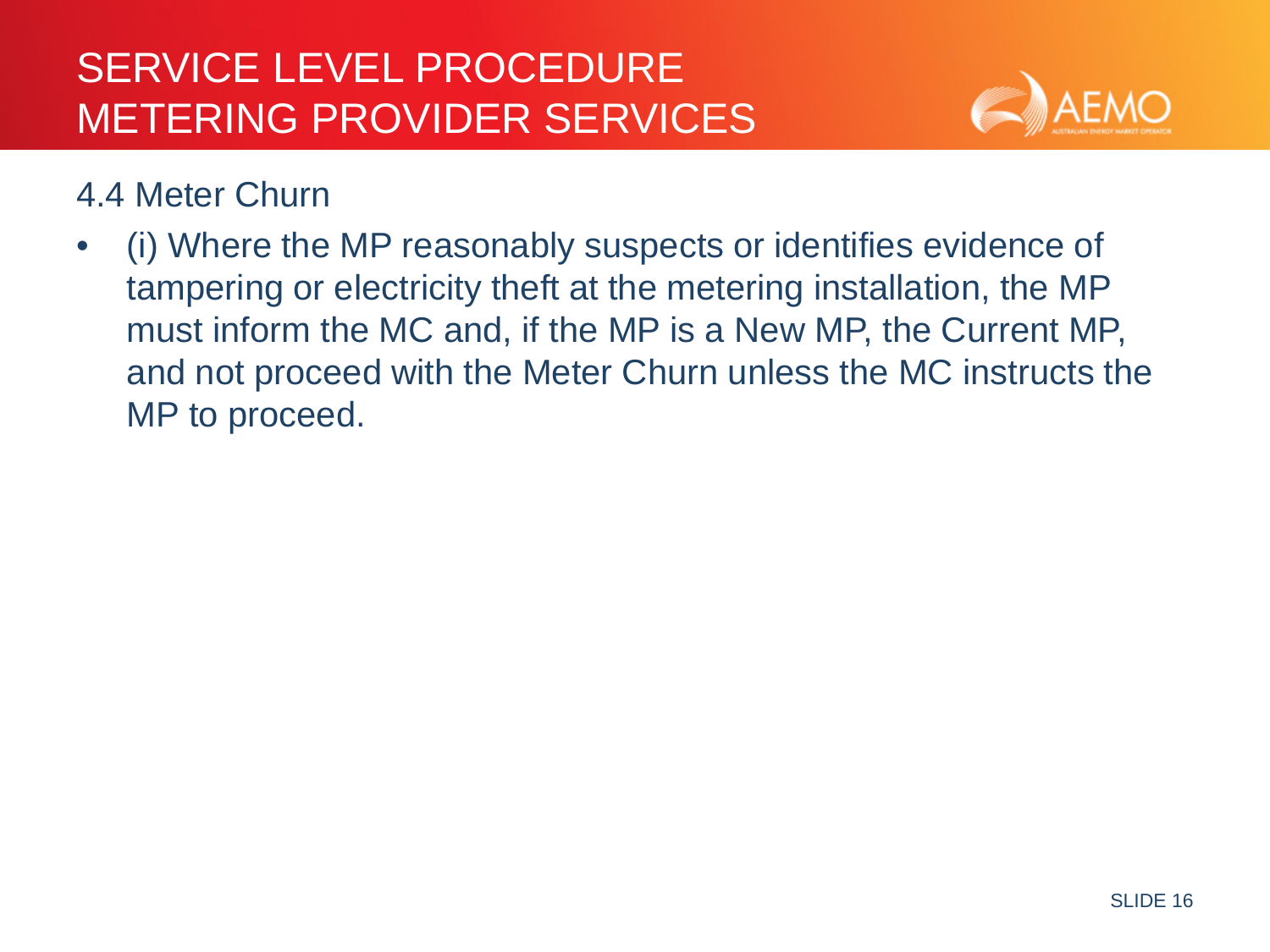

<sup>(1)</sup> MSATS CATS Procedure 38. Change Multiple Roles – Only the current FRMP or current MC may initiate this Change Request.

(2) SLP MP Services 4.4 Meter Churn – New MP may only initiate a meter churn after the relevant Change Request has passed the Objection Logging Period.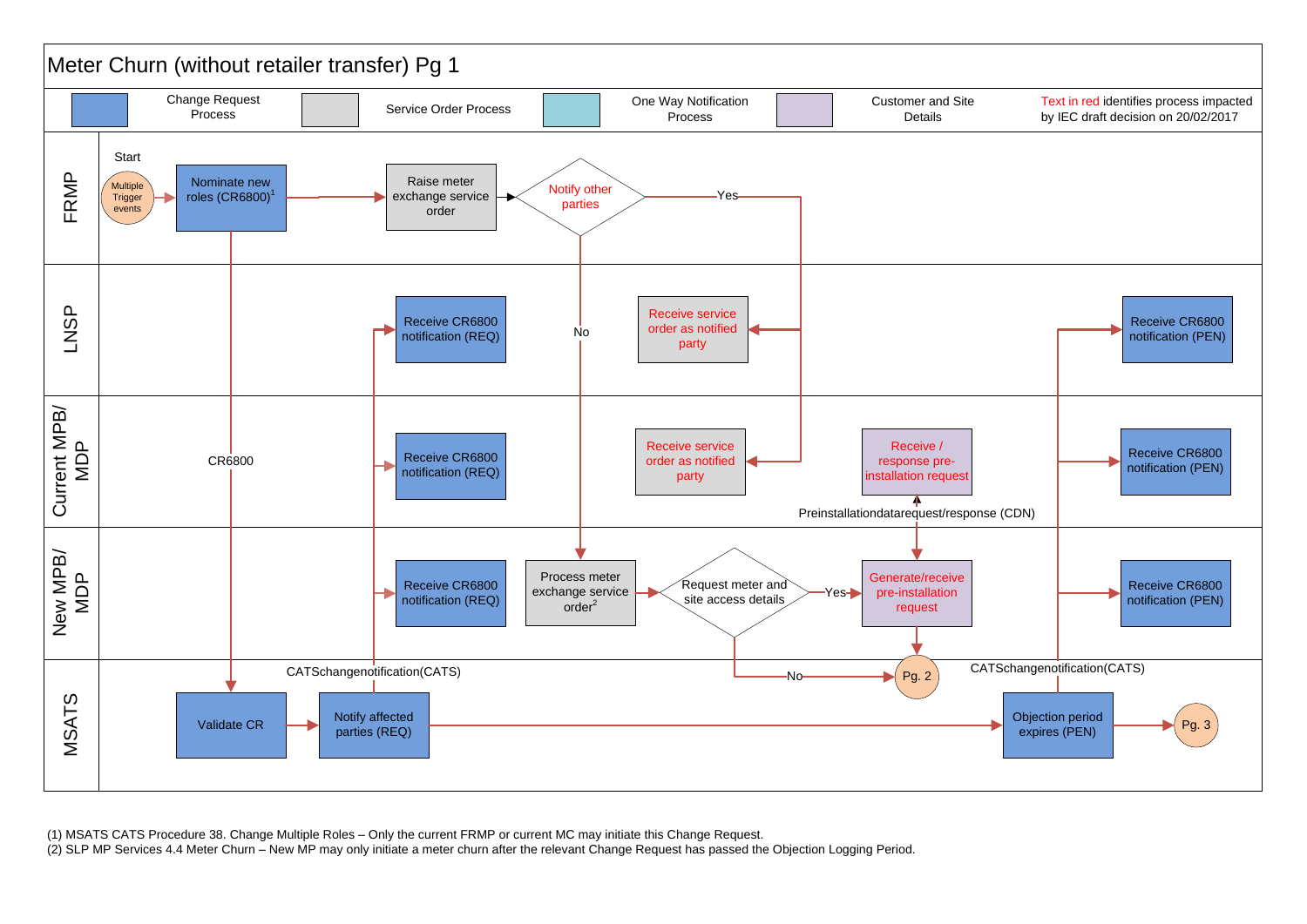

(3) SLP MP Services 4.3 MSATS Updates and Notifications Following Metering Installation Commissioning – Provide Notice of Metering Works to the LNSP within 2 business days of completing the metering installation. (4) B2B Procedure Service Order Process 3.3.4 Timing Requirements for Issuing a Service Order Response - the Recipient must send a ServiceOrderResponse within 5 business days of completing the work requested. (5) SLP MP Services 4.4 Meter Churn – New MP must request and verify the Current MDP undertakes a Final Reading.

(6) NERR 99A Information on Retailer planned Interruption (1)(a) Retailer must notify the distributor at least 4 business days before the date of interruption.